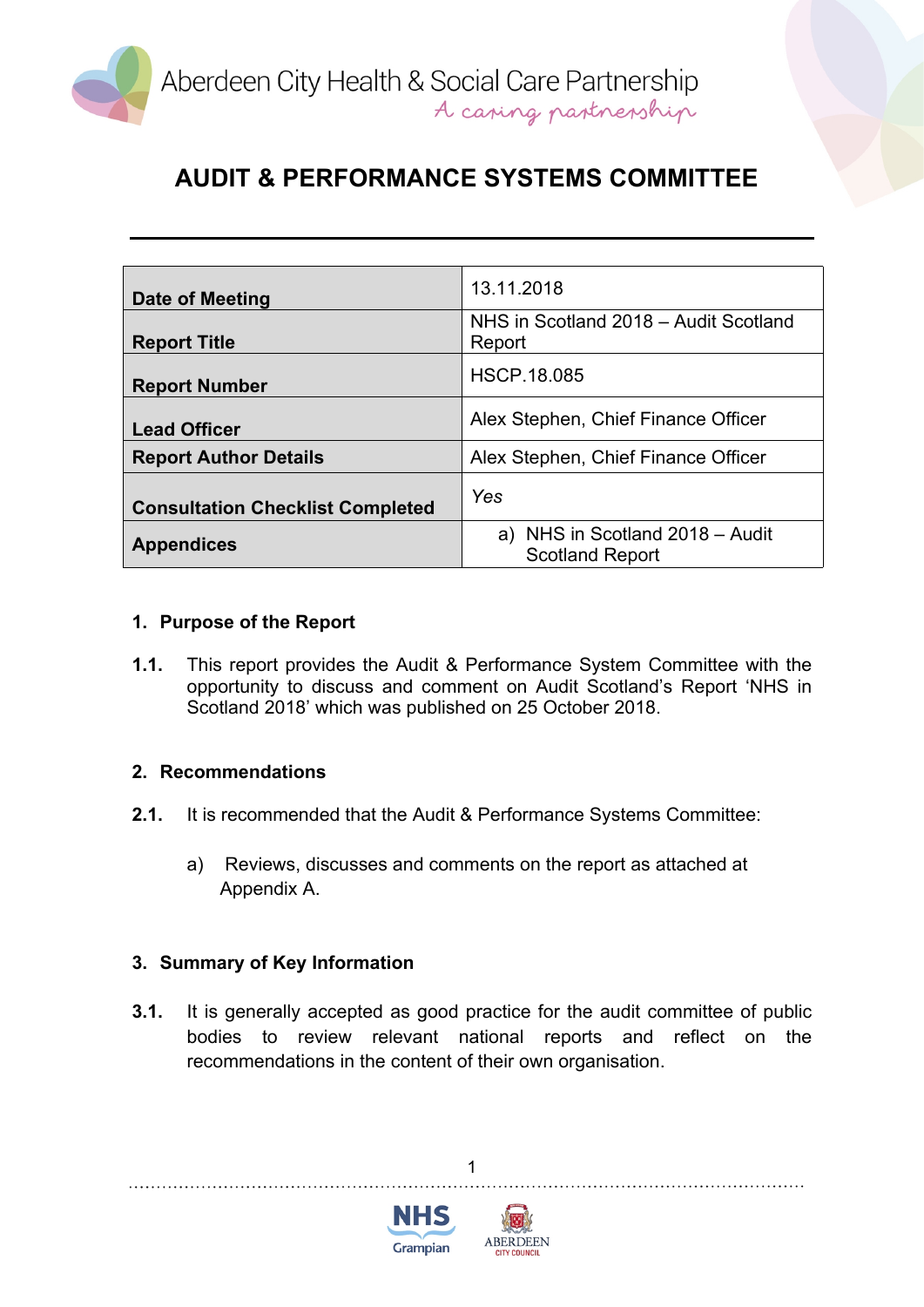

## **Highlights from the 'NHS in Scotland 2018' Report**

- **3.2.** In 2017/18 the health budget made up 42% of the total Scottish Budget at £13.1 billion. Whilst savings of £449.1 million were made, this was largely made up of one-off savings.
- **3.3.** In the annual review of the NHS, the Auditor General for Scotland found that "performance continued to decline in 2017/18 and the NHS is not financially sustainable in its current form". The report identifies major financial pressures which are likely to continue:
	- a) major workforce challenges difficulties in recruiting and increases in sickness absence and staff turnover.
	- b) rising drug costs
	- c) a significant maintenance backlog.
- **3.4.** Boards are also considering the potential impact of EU withdrawal on areas such as staffing, the supply and cost of drugs, and food prices.

#### **Relevance to Integration Authorities**

- **3.5.** As well as the obvious relevance for Integration Authorities as an analysis of one of their major partner organisations, the Audit Scotland Report makes a number of recommendations which the Integration Authorities should carry out in partnership with the Scottish Government and NHS Boards.
- **3.6.** The recommendations include:
	- a) working to develop a national capital investment strategy;
	- b) continuing to develop a comprehensive approach to workforce planning;
	- c) working together to develop a clearer understanding of demand, capacity and activity trends in primary and secondary care
	- d) publishing information on how the health funding system works
	- e) to put NHS staff, local communities at the heart of change

 $\mathfrak{p}$ 



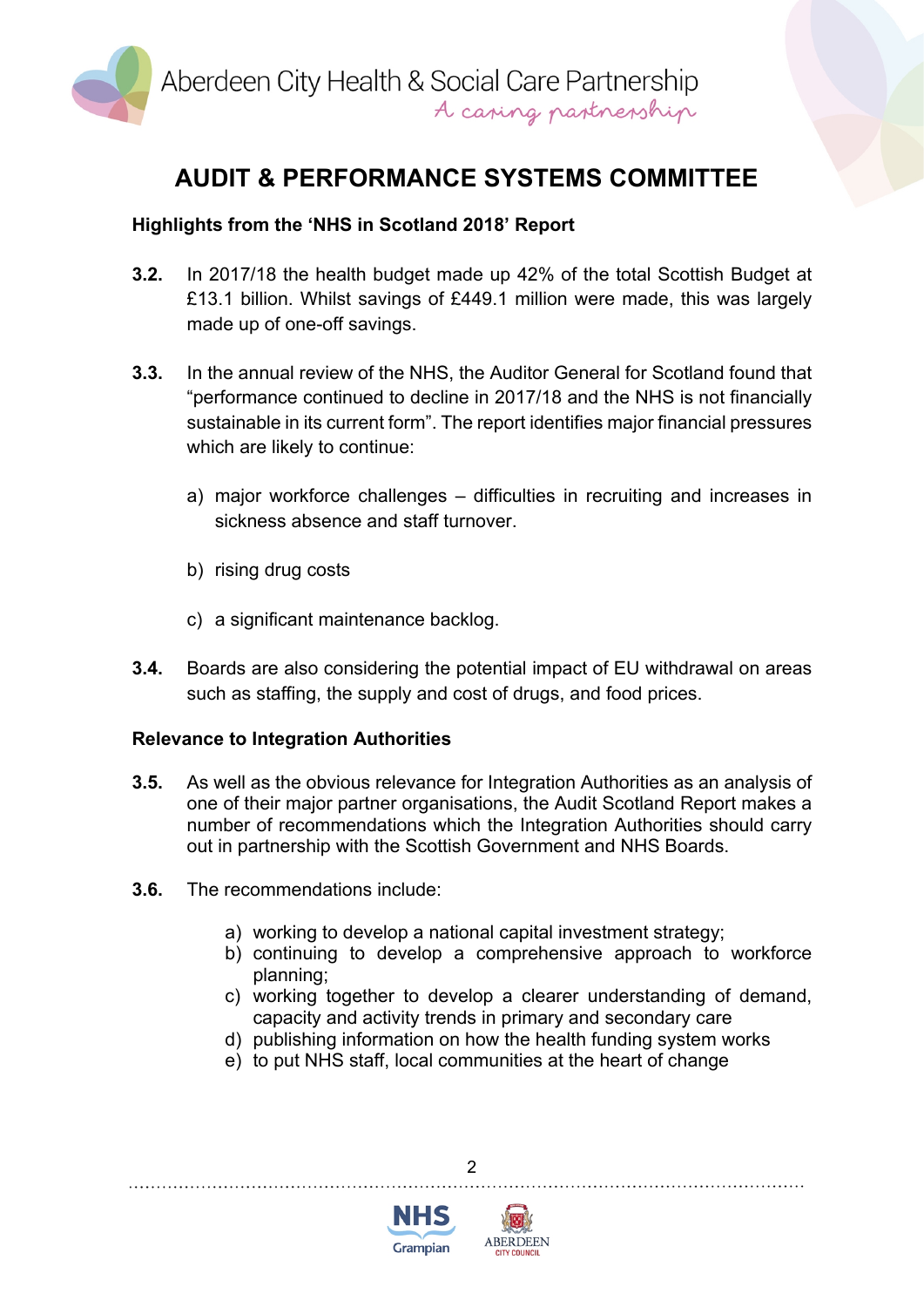

#### **Scottish Medium-Term Health & Social Care Financial Framework (Financial Framework)**

**3.7.** The Audit Scotland report makes reference to the financial framework (also included on today's agenda). The Audit Scotland report emphasises that it is not yet clear how the figures presented in this framework relate to those set out in the Scottish Government's overall 5-year strategy.

### **4. Implications for IJB**

- **4.1.** Equalities there are no direct equalities implications arising from the recommendations of this report.
- **4.2.** Fairer Scotland Duty there are no direct implications for the Fairer Scotland Duty arising from the recommendations of this report.
- **4.3.** Financial the financial implications are outlined throughout the Audit Scotland Report. The IJB will need to be aware of these implications as NHS Grampian is one of its partner organisations and as such any financial difficulties relating to the Health Board may impact on IJB budgets.
- **4.4.** Workforce the workforce implications are outlined throughout the Audit Scotland Report. The IJB will need to take consideration of these points in relation to their own workforce planning activity, for example the potential impacts of withdrawing from the European Union.
- **4.5.** Legal there are no direct workforce implications arising from the recommendations of this report.
- **4.6.** Other there are no other implications arising from the recommendations of this report.

### **5. Links to ACHSCP Strategic Plan**

**5.1.** Ensuring that the APS committee has full awareness of Audit Scotland recommendations which relate to both the IJB and ACHSCP will help to ensure the IJB successfully delivers on its strategic plan.

3